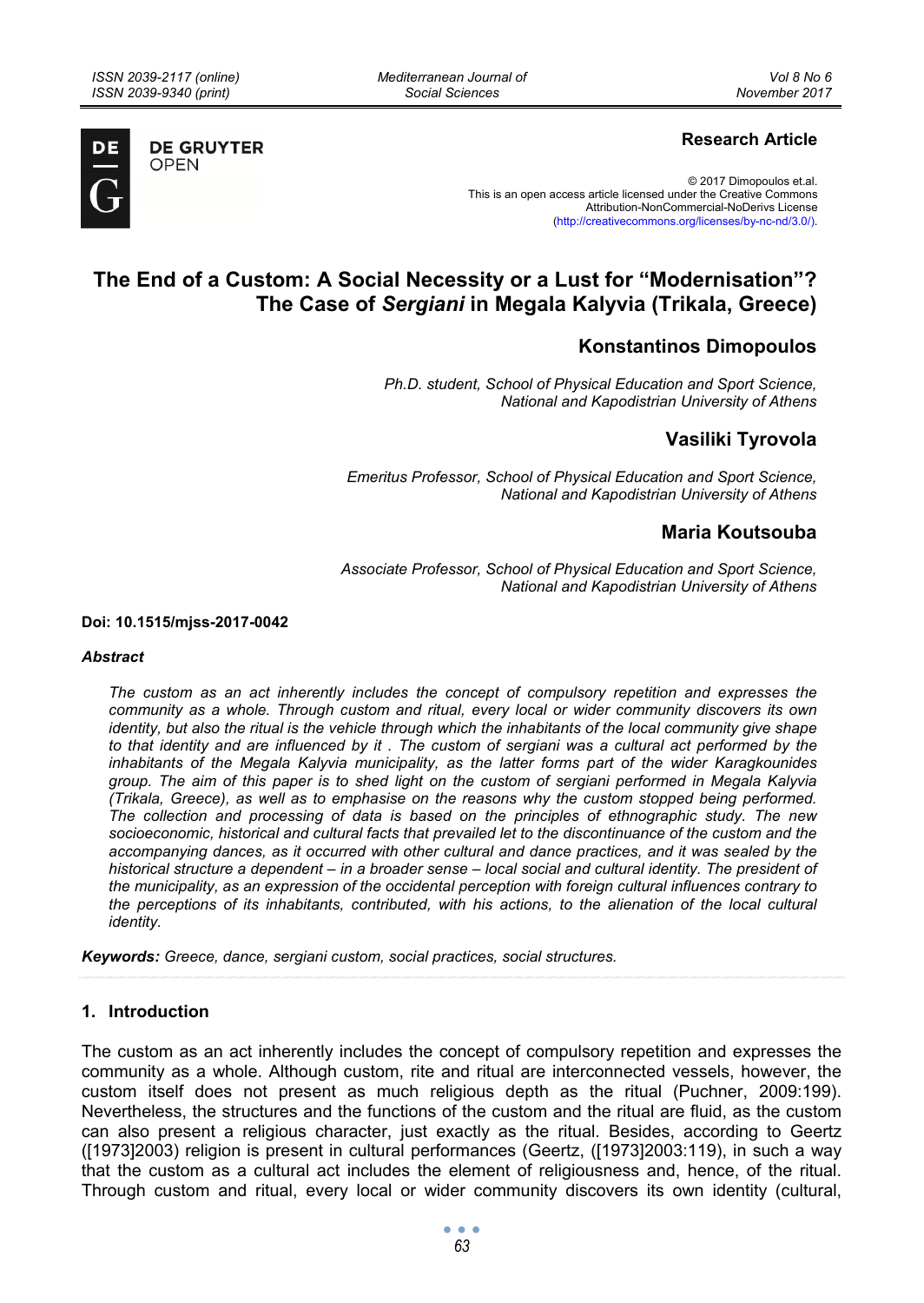| ISSN 2039-2117 (online) | Mediterranean Journal of | Vol 8 No 6    |
|-------------------------|--------------------------|---------------|
| ISSN 2039-9340 (print)  | Social Sciences          | November 2017 |

ideological, political, religious, gender-related, and so on), but also the ritual is the vehicle through which the inhabitants of the local community give shape to that identity and are influenced by it (Mendoza, 2000).

Τhe custom of *sergiani* is an example of those customs. It was performed exclusively within all lowland communities in the valley of Thessaly, composed exclusively of the Karagkounides ethnic group. The custom of *sergiani* was a cultural act performed by the inhabitants of the Megala Kalyvia municipality, as the latter forms part of the wider Karagkounides group.

The aim of this paper is to shed light on the custom of *sergiani* performed in Megala Kalyvia (Trikala), as well as to emphasise on the reasons why the custom stopped being performed. More specifically, we shall use the concepts of the "modernisation" and "innovativeness" as analytical tools in order to bring out the reasons that led to the abolition of the custom by the middle of the 1960s, as well as to investigate — through the abolition of the custom — the terms and conditions under which the local cultural identity was reshaped and redefined.

### **2. Methodology**

The collection and processing of data is based on the principles of ethnographic study and derives from primary and secondary sources (Buckland, 1999; Giurchescu, 1999; Crang, &Cook, 2007; Robson, ([1993]2007); Sklar, 1991, Gkefou-Madianou 1999; Lydaki, 2001). Primary sources refer to the data coming from in-situ research, through interviews (open-type questions for semi-structured interview and unstructured interview), and the participant observation combined with simultaneous audio and video recording of the inhabitants of the community. Secondary sources refer to the review and use of the existing literature and was based on the principles of archival ethnography (Gkefou-Madianou, 1999) and historical research (Adshead & Layton ([1983]1988). The Geertz model of the "thick description" ([1973]2003) was used for the collection, presentation and analysis of the data, whereas the methodological model of Tsoukalas (1983) served as a tool for data processing and interpretation, who uses the analytical tools of innovativeness and modernism, while considering that the collective procedures are a product of a central interference, exactly as David would claim in 2014, who uses the consolidated term of globalisation in the modern world which influences all cultural aspects of a society. Finally, the Geertz model ([1973]2003) was also used, according to which cultural performances are also religious performances.

### **3. Data Analysis**

### *3.1 Megala Kalyvia (Trikala): the place and the people*

The village of Megala Kalyvia lies in the lowland region of Trikala, Greece, and precisely, in the southwest part of the region. It used to be the administrative centre of the community named after the village under Kapodistrias Reform Law<sup>1</sup> (together with the communities of Glinos and Agia Kyriaki), whereas it now belongs to the municipality of Trikala city. It is 8 km away from the city of Trikala and it is the last community before reaching the province of Karditsa. With a population of 1.849 inhabitants (according to the census of 2011) it occupies an area of 2.900 hectares and has an altitude of 105 metres. The community of Megala Kalyvia, is therefore, the frontier village between the provinces of Trikala and Karditsa, as it can be seen below.

*<sup>1</sup> Kapodistrias reform is the common name of law 2539 of Greece, which reorganised the country's administrative divisions.*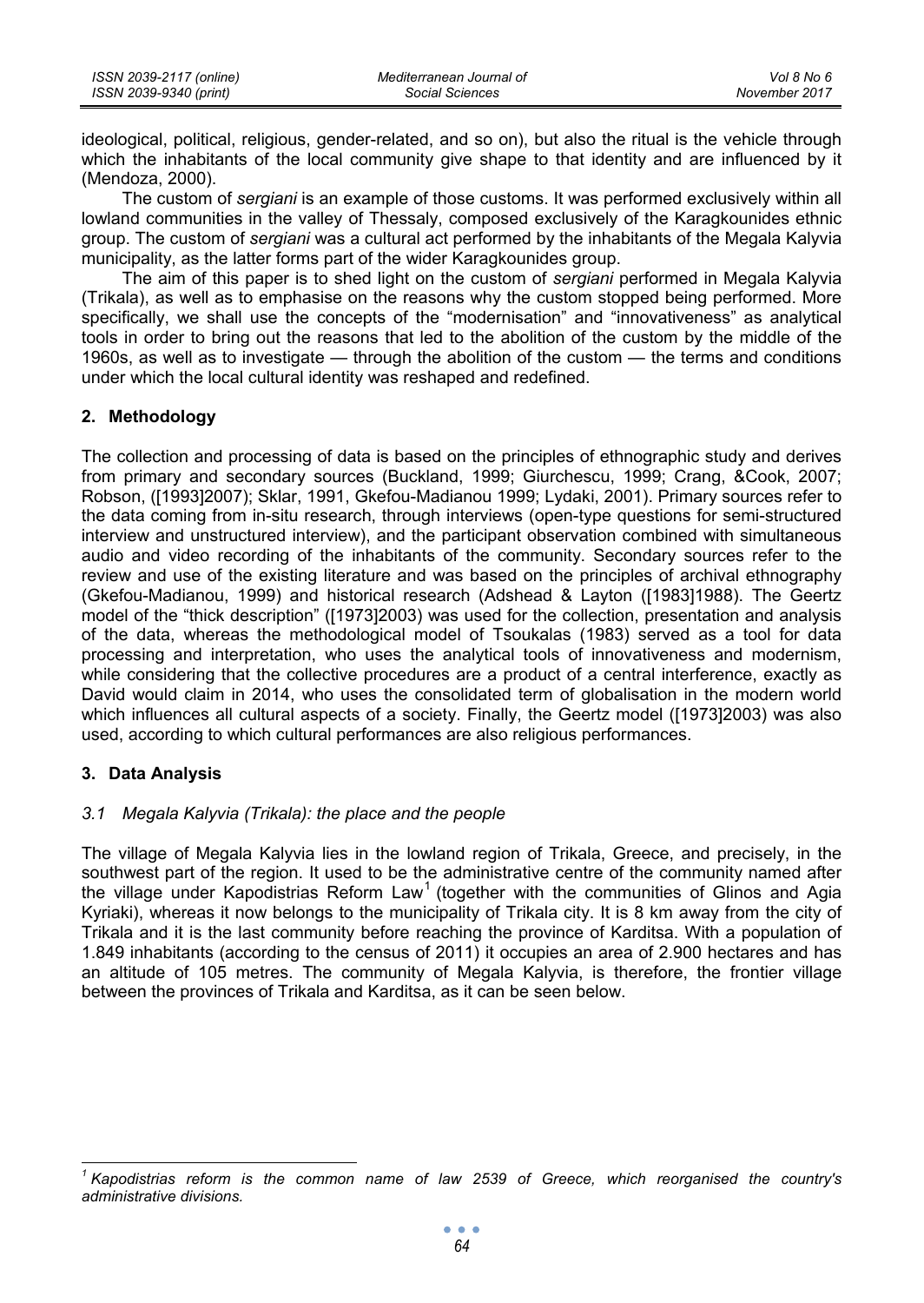

**Map:** Megala Kalyvia and its geographic position **Sources:** https://www.google.gr/search?q...

Its initial name was Kalyvia. In the beginning of the 19th century, there used to be several settlements, such as Paschaliori, Kavoures, Logarakos, Kyrazoi, Marmaras and Kalyvia (Chiotis, 1997:13). This can also be proved by the script number (*protesi*) 2 39 of the monastery of Dousiko (16th-17th century). Moreover, the settlement of Paschaliori is dated back to 1592 (Ntoulas, 2011: 472). The definition "Megala" (Great) appears to have been introduced at a later stage, when all above settlements were unified, apparently around 1810. The name "Kalyvia" is documented for the last time in 1838. According to earlier oral narrations of two locals, F.Papanikolaou (1881-1967) and P. Karalis (1892-1967), "…Mpeis, the representative of Ali Pasha of Ioannina, asked the Kotsampasis $3$  (local Christian notable) how they could create a big village such as Megalos Palamas in Karditsa. The Kostsampasis replied that that would be possible by unifying all above settlements…" (Chiotis, 1997:21). Hence, around 1810 all settlements were unified and the community was renamed to Megala Kalyvia.

The inhabitants of Megala Kalyvia belong to the ethnic group of Karagkounides and they are really proud of their identity. Their main activity is mostly agriculture, while animal husbandry is mainly used to satisfy family needs. Mixing with other populations was rather scarce. The "foreign" elements appear to arrive mostly after 1900, and they came mainly for Karagkounides communities. The ethnic group of Vlachs also settled in the community: they would stay there during the winter months and they would leave in summer (Chiotis, 2005: 240). They mainly came from the Vlach communities of Gardiki or Moutsiara, and their arrival is dated around 1900. Their main activities were animal husbandry, trade and dressmaking. No agricultural holding was conceded to them, they only received a parcel and 0,5 hectares of arable land (Chiotis, 1997: 66). It is worth mentioning that the Vlach population abandoned the community and moved either to the nearby town of Trikala or to Athens (Chiotis, 2005: 240).

### *3.2 The custom of sergiani in Megala Kalyvia*

The custom of *sergiani* was performed within the municipality of Megala Kalyvia, but also in other municipalities belonging to the Karagkounides ethnic group. It was divided in two periods: the first

<sup>&</sup>lt;sup>2</sup><br><sup>2</sup> Monastery script, in which pilgrims-donors are listed.<br><sup>3</sup> Keteempericult cames from the Turkiph word keeph

*Kotsampasis: it comes from the Turkish word kocabaṣı (koca = great, big, old + baṣ = head, first). They were the local Cristian notables, on a province level, during Ottoman period.*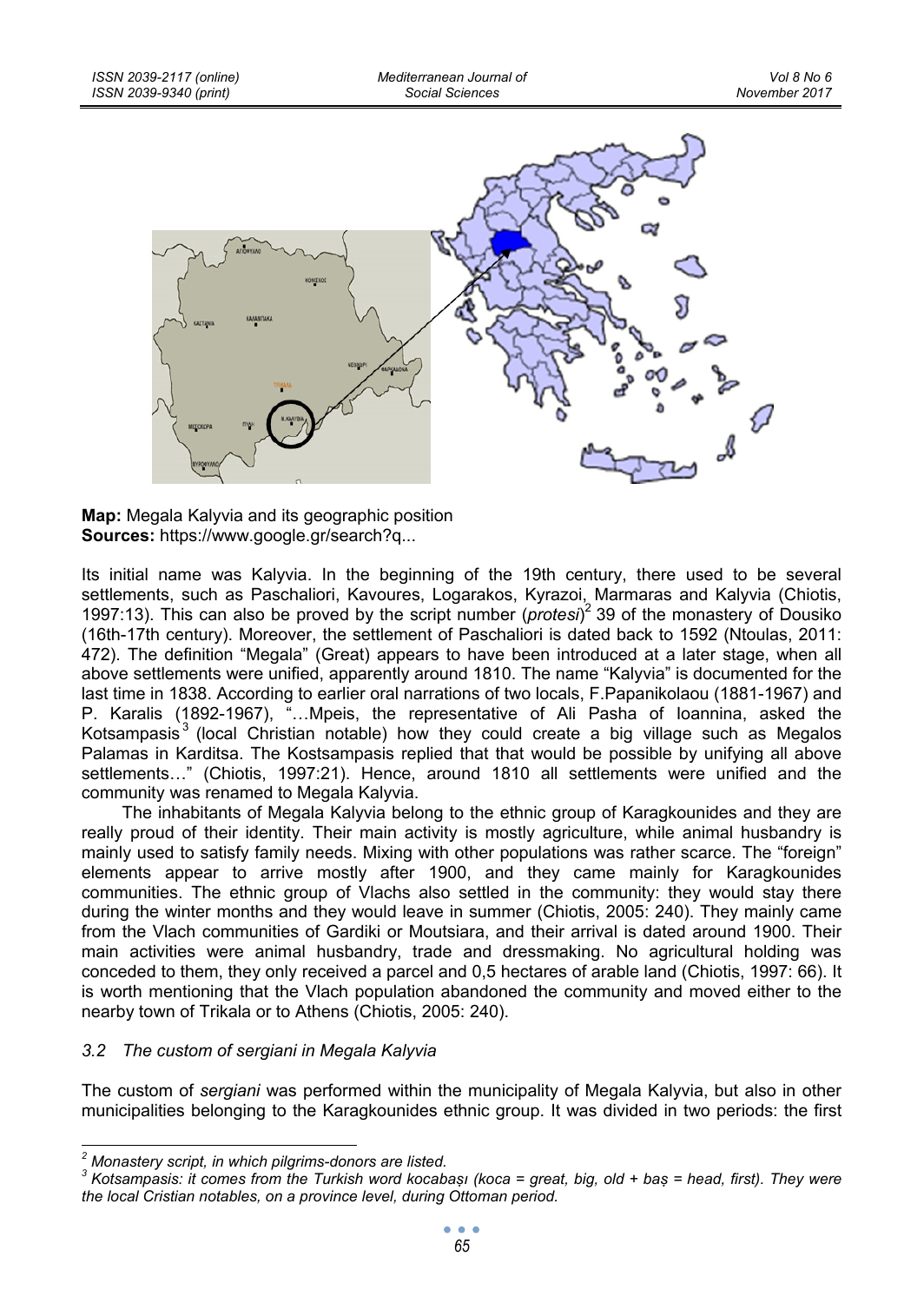period would start on Epiphany Day and end on Carnival Sunday, whereas the second one lasted from the first day of Easter (Easter Sunday) until the third day of Easter (Easter Tuesday). In previous periods, only women participated in the custom performance, while men would just watch or sit at the nearby cafes. During the Carnival period, women danced every Sunday morning after mass on the church courtyard. They would also dance during the evening on the village square or any other specific place especially adjusted for this purpose. Moreover, women could gather any other day expect Sunday and perform the *sergiani* custom, in a more closed, informal way of performance, taking place in the neighbourhoods, hence, in more closed spaces.

The *sergiani* was an exclusively female business. However, women's freedom to perform was limited by the ritual character of the custom, in a way that they would follow a strict order and position within the dance performance. The position of each woman within the dance circle depended on their social status, in combination with their biological age. This meant that the elderly woman would have a front position within the circle, as they were the ones with a more important social position. They were followed by the married women, but not in any random order: their social age, meaning, their marriage age was the determinant factor for their position. If, for instance, a woman was 25 years old but was only married for a year, she would be placed after a 23-year old woman that was already married for 3 years. That was the general rule; however, if some women were friends, then there was a – rather rare – chance that they would dance one next to each other, if there was an insignificant social and biological age difference. The end of the dance circle was composed of the engaged women that were initiated into the dance and song performance with the help of the elderly women.

Both in Carnival and Easter *sergiani*, dances and songs performed did not have a random character and there was no room for personal dance preferences. The songs, as well as their order, was strict and predefined, the repertoire was specific and the songs were based on antiphony. The first ones to sing were the elderly women, and they were repeated by the younger ones. There were no musical instruments and the female voices was the only accompaniment to the dance, as it occurred in the cases of other communities composed of the Karagkounides ethno-local group (Dimopoulos, et.al. 2009; Dimopoulos, et.al. 2010; Dimopoulos 2011). Moreover, dances was also very a predetermined element and they presented no great variety. There was just one or two movement motifs that were constantly repeated and they would stress the ritual character of the custom. Movements were slow, walking-paced and there was no room for showing off or dance figures. The only difference between the Carnival and the Easter *sergian*i was the content of the songs. Whereas the Carnival *sergiani* songs has a more lugubrious character, the Easter *sergiani* had a more festive content. The table below summarises the similarities and differences between the two periods of *sergiani*.

| <b>Custom</b>            | <b>Carnival sergiani</b>                                      | Easter sergiani                                         |
|--------------------------|---------------------------------------------------------------|---------------------------------------------------------|
|                          | <b>Time of performance</b> Morning and afternoon              | Morning and afternoon                                   |
| Dance                    | Slow, solemn, ritual                                          | Slow, solemn, ritual                                    |
| Song                     | l Mournful content                                            | Easter content, festive and different type of execution |
| <b>Gender structures</b> | Exclusive female participation Exclusive female participation |                                                         |

**Table 1:** Similarities and differences between Carnival *sergiani* and Easter *sergiani* 

### *3.3 The end of a custom: social or imperative need?*

The custom of *sergiani* stopped being performed many years ago; but what were the reasons that "forced" a whole society to abstain from performing a ritual? The answer is given by the combination of oral sources by our informants and the secondary and historical sources. Finding the answer was not an easy procedure, as nobody was willing to express himself/herself openly and unbiasedly regarding the reason why that specific custom stopped being performed. Obviously, this is due to the fact that Megala Kalyvia is a rather closed society and it has very strict structures, and therefore, the inhabitants were hesitating to speak up.

We should better take things from the start. Historically, the custom of *sergiani* in the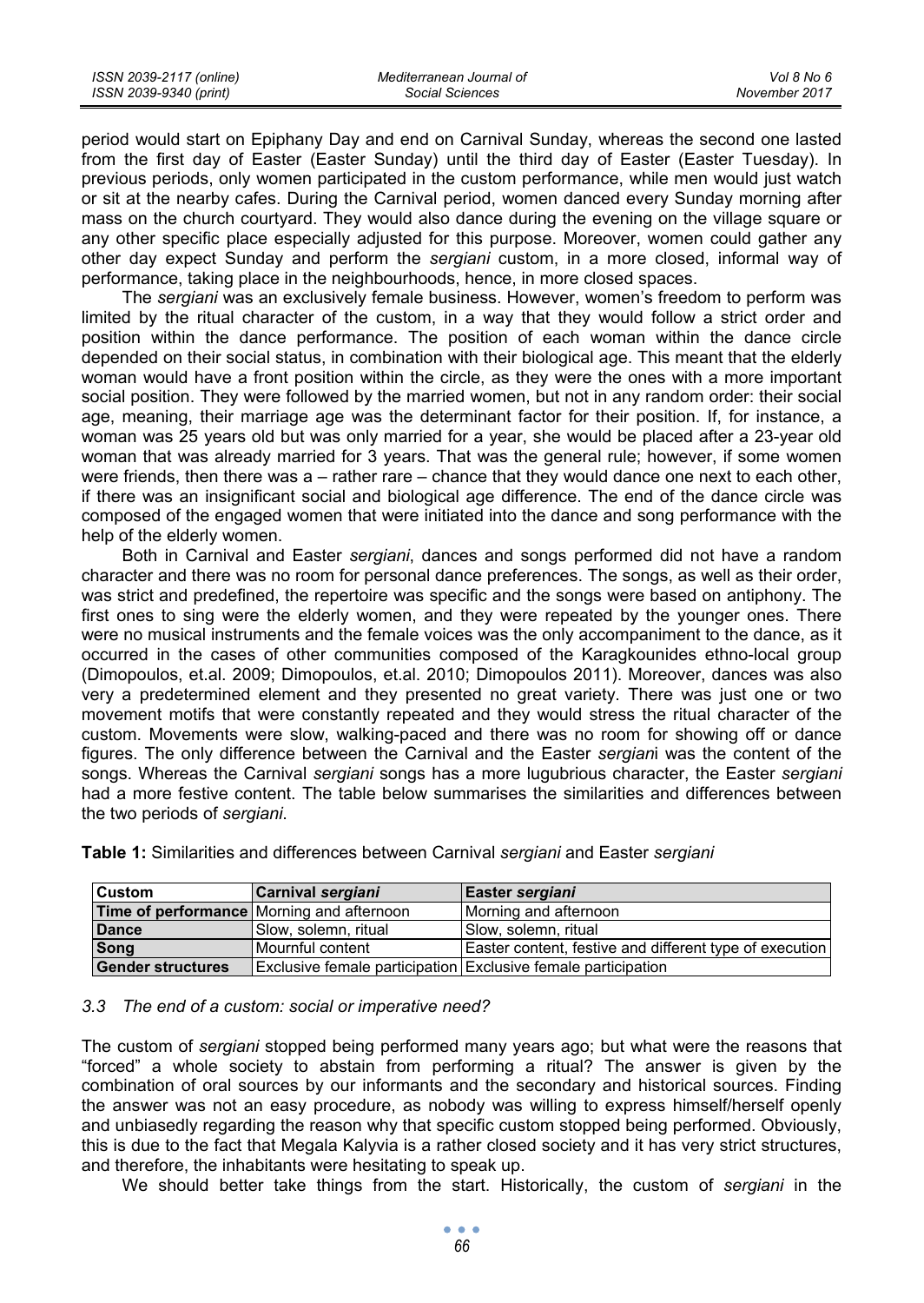municipality of Megala Kalyvia stopped being performed in the 60s, and specifically, in 1966. When referring to the discontinuance of the performance, this means that women no longer danced or sang. For several years later women continued gathering without singing or dancing. At first glance, and after the initial conversation with mostly women (as they were the participants of the *sergiani*), but also with men, I assumed that the *sergiani* custom did no longer have its original meaning and purpose, as one of its purposes was the "bride-picking" functionality. Through the process of *sergiani*, single women had the chance to get out to the public space, which allowed matchmaking between families and marriage arrangements.

Therefore, I assumed that the custom no longer had its original function or meaning, so, women were no longer obliged to get out the public space to find someone to get married to. This would mean that it was the social need that dictated the terms for the discontinuation of the custom, as the latter no longer served any purpose of the local community of Megala Kalyvia. This has occurred in other cases likewise in the wider community inhabited by Karagkounides, in which an entire custom (Dimopoulos, et.al. 2009) or dance would stop being performed because the social society would judge them as no longer serving a need or a purpose of the community. However, my contact with the informants and the establishment of of a more personal and trustful communication with me pushed me to look from another way and get to investigate other deeper reasons that were decisive factors for the discontinuance of the custom within that specific municipality.

The constant dialogue (visits at the informants' houses every week), and followed by a grinding and constructive research, managed to shed light on the subject, and my assumptions were overturned. At this point, I have to note that I prefer not to mention the informants' names, as I have to "protect" my informants within the background of a closed community, as the one of Megala Kalyvia, especially if collected data have to do with persons and situations that arose within their community.

But let us take things from the start. Previously, it was said that the custom of *sergiani* in Megala Kalyvia stopped being performed in 1966. During that period, the president of the municipality was K.R. (mentioning his full name is hereby irrelevant), holding his position from July of 1964 to March of 1969 (Chiotis, 2005:205). That president carried out a great deal of infrastructure work, such as founding the local library (1965), ceding land for the construction of a nursery school (1966), the establishment of a community health centre and a veterinary clinic (1966), as well as many other infrastructure works (Chiotis, 2005: 205, 206). As it may be seen from the above, that president had a rather progressive ideology and promoted infrastructure development. He gave great attention to education (library, nursery school), but also to other sectors that would contribute to the development and progress of the municipality.

That president was the reason for the discontinuance of the *sergiani* custom. According to the informant A, "…*sergiani* was abolished by K.R., the president of the village. He wanted to leave the old things behind and cut this dance down, he wanted things to change, so that people would not dance like before. I specifically remember that […] was dancing; he took her from the hand and told her to stop dancing. The women were dancing and he made them stop dancing. He took her by the hand and dissolved the dance circle. Since then they stopped dancing. That president wanted to abolish those customs…so he broke that order and nothing happened ever again."

The female informant B mentions that that specific "…was elected as a president and abolished the dance, he stopped it and it stopped happening. People went to the church but they would not dance neither after mass, nor later in the afternoon, *sergiani* was over…"

Moreover, the female informant C mentions that "…when K.R was president, the dance was abolished, as soon as he got elected […] He was a modern politician and he used to say that the *sergiani* is no longer necessary…", whereas the informant D, when asked when the custom stopped being performed, said: "…I got married in 1964. I danced only one year, because the custom stopped in 1965-66 […]. I think it was in 1966.

The female informant E gives an interesting dimension to the subject by adding that "…he was the president of the village and his wife used to wear Karagkounides costume. When he was elected, he wanted the progress to come and he made her wear European clothes. He made her take the traditional costume off and dressed her according to the European dress code, this is how it was called back then. Gradually we all followed her example, one after another. But after the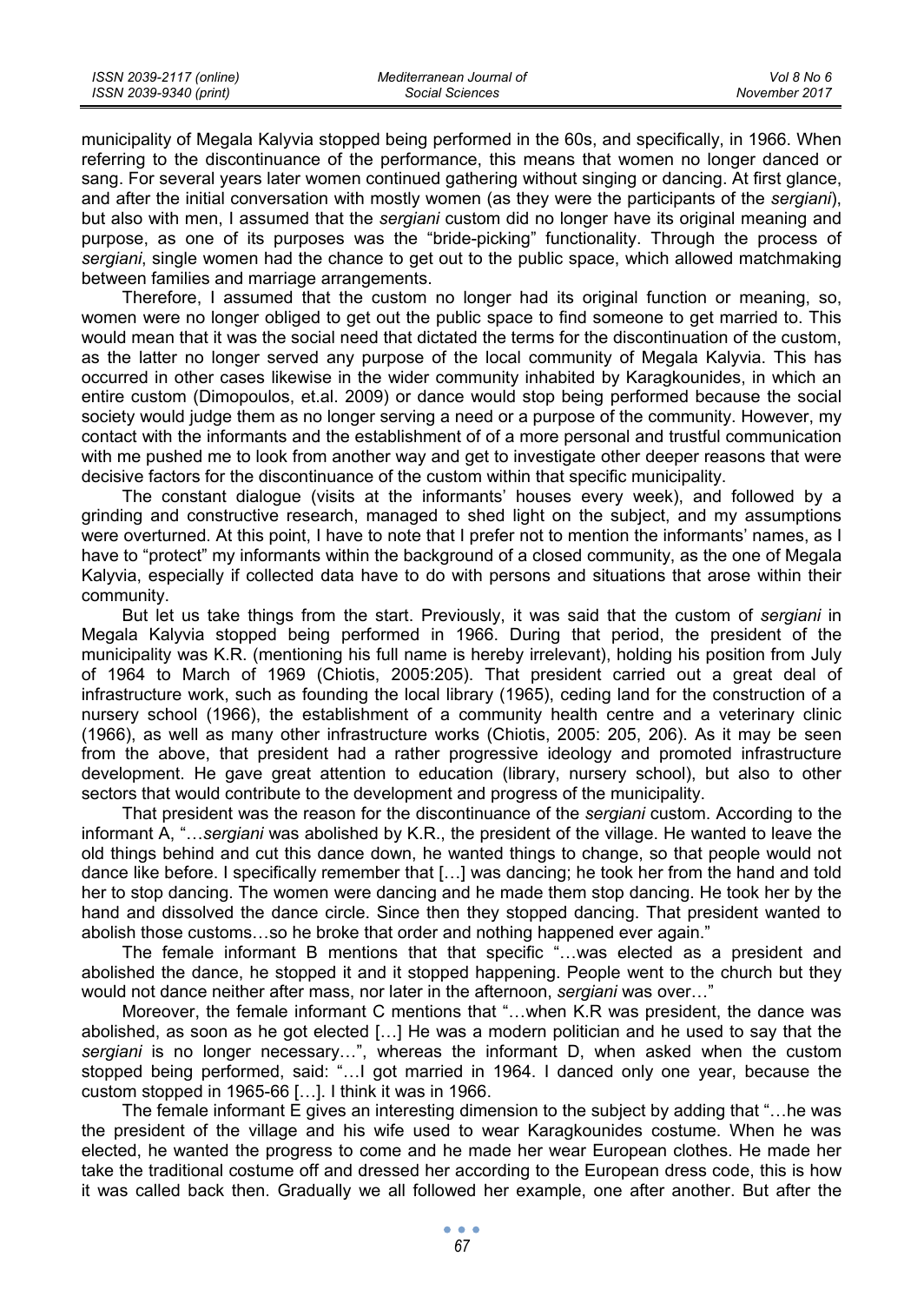| ISSN 2039-2117 (online) | Mediterranean Journal of | Vol 8 No 6    |
|-------------------------|--------------------------|---------------|
| ISSN 2039-9340 (print)  | Social Sciences          | November 2017 |

Karagkounides clothes were taken off completely, they would no longer go dancing with that custome and the dance stopped being performed...

The female informant C noted that "…he abolished the dance, he said that the dance is no longer needed, he cut it *with a knife*…" (making a horizontal sharp gesture with her palm looking backwards). Her statement is corroborated by the female informant F, according to whom the president used to say "… we are in Europe, he are heading towards Europe, we cannot be so far behind still as we have to be like the others, like people living in Trikala, and start wearing European clothes…"

The informant G mentions that "…I don't remember when it stopped but the president of the village was K.R. and he would not let them dance. He would not want it to be performed, so he abolished it. He wanted to bring modern things and change the old ones…" Finally, the male informant H mentions that "…those were stopped by K.R in 1966, when we has the president of the village and he believed that they were out-to-date and so he stopped them…"

From the above it is clear that secondary sources "converse" with secondary sources in absolute concordance. That president was indeed in tenure during 1966, when the *sergiani* custom stopped being performed in the municipality of Megala Kalyvia. His work, as shown by secondary sources, was a result of progressivism and development, which he tried to bring as the president of the municipality. The above is confirmed by the informants' statements, who describe him as a progressive, "modern" president, who did not like the "outdated" and wanted to introduce a European way of life, because he believed they are "in Europe".

Based on this political/ideological background, directly linked to the concepts of modernism and innovativeness, as well of cultural homogenisation, he started abolishing customary practices and traditional behaviours, which he believed to be retrogressive and outdated, let alone in Greece, where modernisation has always been a synonym for Europeanisation. He wanted to abolish the old customs and traditional dress code and introduce a new, European code, according to occidental standards. The truth is that he started implementing his ideas in his own house, as he encouraged his woman to take the traditional costume off and motivated her to wear new European-style clothes. He wanted to bring the winds of Europe, innovativeness, modernism and progressivism. Therefore, one day in 1966, he strictly forbade the Carnival *sergiani* as he ordered women to abstain from performing it, as he thought it to be old and outdated, not "modern" and it is not compatible with the new social-political and cultural conditions which were observed in the wider Greek space. He did all that without asking anyone or having into account the social impact on the community, or not even considering the needs or the desires of its members. The end of *sergiani* was not a social need or demand, but rather a choice of the local authority, personified by the president, that had to be respected and followed by everyone.

#### *3.4 The social impact and results*

The legitimate impact created after this event was the fact that the inhabitants of the municipality accepted that imposed end of the *sergiani* without any protest. But were they not bothered that the custom just stopped being performed following an order-prohibition of an elected president?

The answer to the above question was given with honesty and a rather sorrow tone by the informants. The male informant A stated that "…the decision of the president might have been wrong, because people back then were counting on the *sergiani* to spend some time outdoors and go out for a bit, escaping from their routine for 2 or 3 hours during the evening…"

The female informant B mentions that the president "…was accused by the village of Megala Kalyvia, the dancing was not doing any harm. And we all commented that was wrong, the fact that he was elected as a president and abolished the dance, since we didn't understand how that dance could do any harm…"

Moreover, the female informant F comments that "…it was not well seen. They used to say that that was a chance to go out some Sundays, now we are locked in and they did not like that" [...] "...they used to talk with each other, but they would never form a complaint to anyone, as, according to them, it was the president's choice and we could do nothing about it…"

According to the above, the inhabitants of the municipality were unpleased with that decision.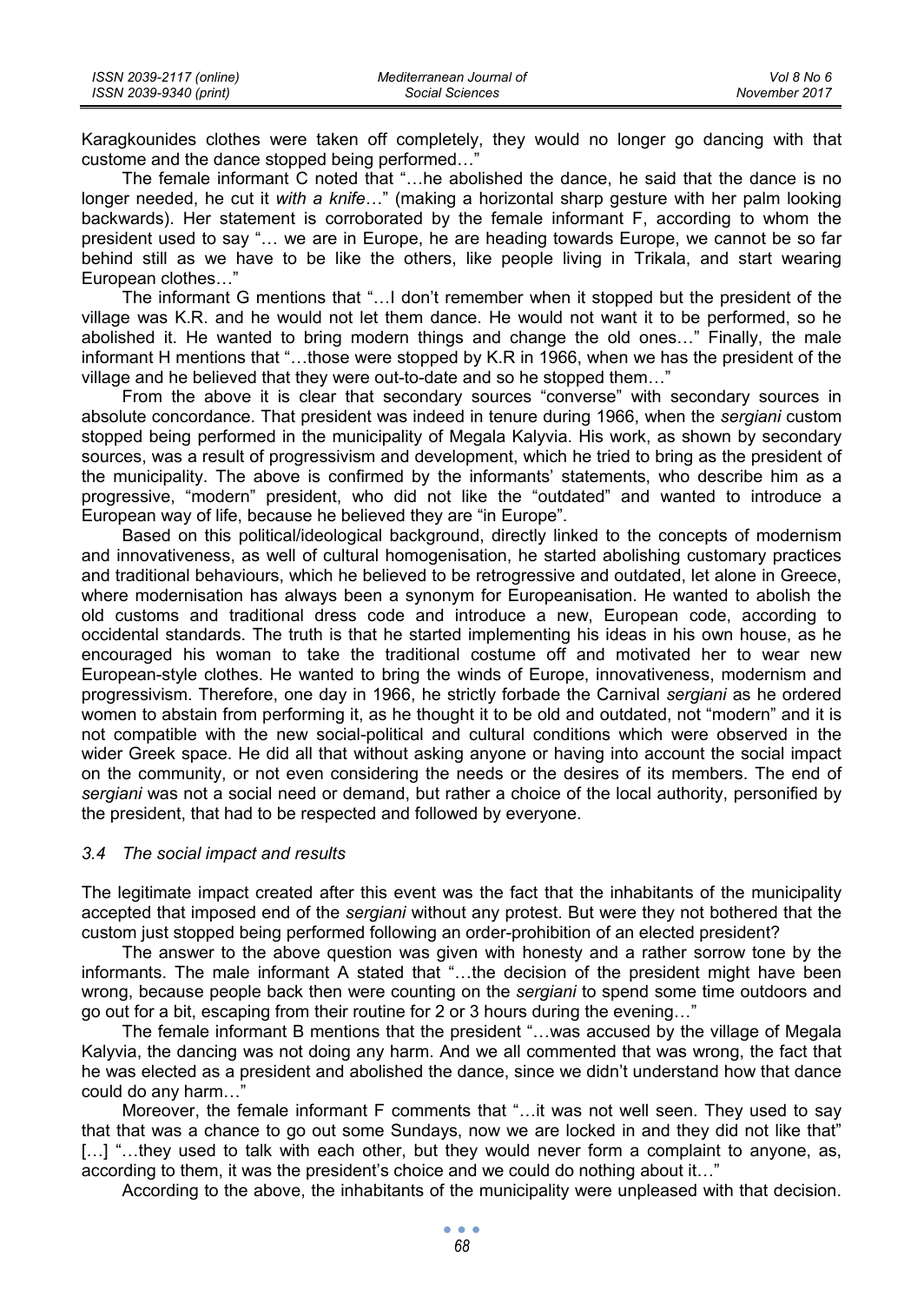| ISSN 2039-2117 (online) | Mediterranean Journal of | Vol 8 No 6    |
|-------------------------|--------------------------|---------------|
| ISSN 2039-9340 (print)  | Social Sciences          | November 2017 |

For them, rather than just a custom, the *sergiani* was a place of meeting and a way of entertainment. It was a chance for the community to gather, as at that time women could not go out, since coffee bars were exclusively a mens' place. Therefore, the custom gave them the opportunity to get out of the house, have some fun, sing and dance, while men could enjoy watching the performance and see their women dancing. According to the informants, the *sergiani* functioned as a pressure valve for women, as they used it to "escape" from the daily routine and forget about the problems and heavy household workload.

The inhabitants never understood their president's decision, as deep inside them they would never accept it, since they didn't want the custom to stop. Both genders were unpleased by that decision, because it was a custom inherently connected with their local cultural identity and didn't agree with its discontinuance. Nevertheless, despite the fact that their decision-prohibition was not embraced, it was still accepted and, according to the informants, nobody ever complained about it. Perhaps the reason for that was their obedience to the local authority or they might have also thought that their reaction would bring no outcome, or maybe they started realising that a new day was coming, in which all old and outdated elements should cease to exist. It is no accident that exactly that time the president of the village "forced" his wife to wear European-occidental clothes and no longer follow the traditional local dress code, an example followed by other women. The time of the global market and cultural homogenisation had come and dictated the prohibition of every single manifestation of local identity and expression. In the municipality of Megala Kalyvia, that was accompanied by the prohibition of *sergiani* by the own authority, personified by the president.

This ethnographic example shows the role and the force of the dance and dance practices within the social structure and its evolution in the municipality of Megala Kalyvia. The president of the municipality, who obviously personified the local authority, decides to forbid the performance of a custom as well as the dances that constitute the core of that specific ritual procedure. He did not do so for political or partisan purposes, as it often occurs in the case of prohibition or change in the way of performing some customs (Austerlitz, 1997; Brandes, 1990; Cowan, 1998; Daniel, 1991, 1995; Loutzaki, 1994; Manning, 1993, 1995; Mohd, 1993; Petrides, 1988; Ramsey, 1997; Reed, 1998; Strauss, 1977). The present case is rather related with reasons of progressivism and innovativeness. He considered the custom to be ancient and outdated and would no longer have place in the new emergent social situation, structured on the standards of the occidental world, modernisation and social-economic homogenisation.

It is known that customs are not a static phenomenon, but they have a rather dynamic character: they keep changing and constantly readapting within the framework of a dialectical relation that connects a given social whole to the surrounding space. Moreover, customs are not detached from the cultural net of the society, as they include cultural practices, such as dance and music. If dances stop and, consequently, customs including dances, then the cultural expressions of the community will also cease. In that specific case, the president gave an end to the ritual procedure and included dances of the *sergiani* custom, as he felt that the society moves forward and people enter a new era of modernisation. He abolished the custom because the inhabitants of the municipality, a regional social formation, headed towards the rationalised approach of an idealised future, where the old and the outdated had no longer a place within. In the studied case, the modernisation was projected as a rupture with the past and as an ex nihilo construction of a modern notional structure, in such a way that the cultural fabric of the municipality seemingly took the form of rupture with the past. Besides, as it occurred with all the municipalities of the Greek space, even before the founding structures of the new economic integration in the new global system become visible, the political and cultural impact of this integration had already made its appearance.

According to David (2014), there is "… a greater influence of globalization in areas such as music, fashion, religion, and politics…". Dance can be added up to the above, which is a cultural practice as well, and, what is more in that specific case, a religious/ritual practice, as it is performed during Easter period on the church courtyard. Those are fields affected by innovativeness, modernisation, or the development of global market (Tsoukalas, 1983), and later on, by globalisation (David, 2014).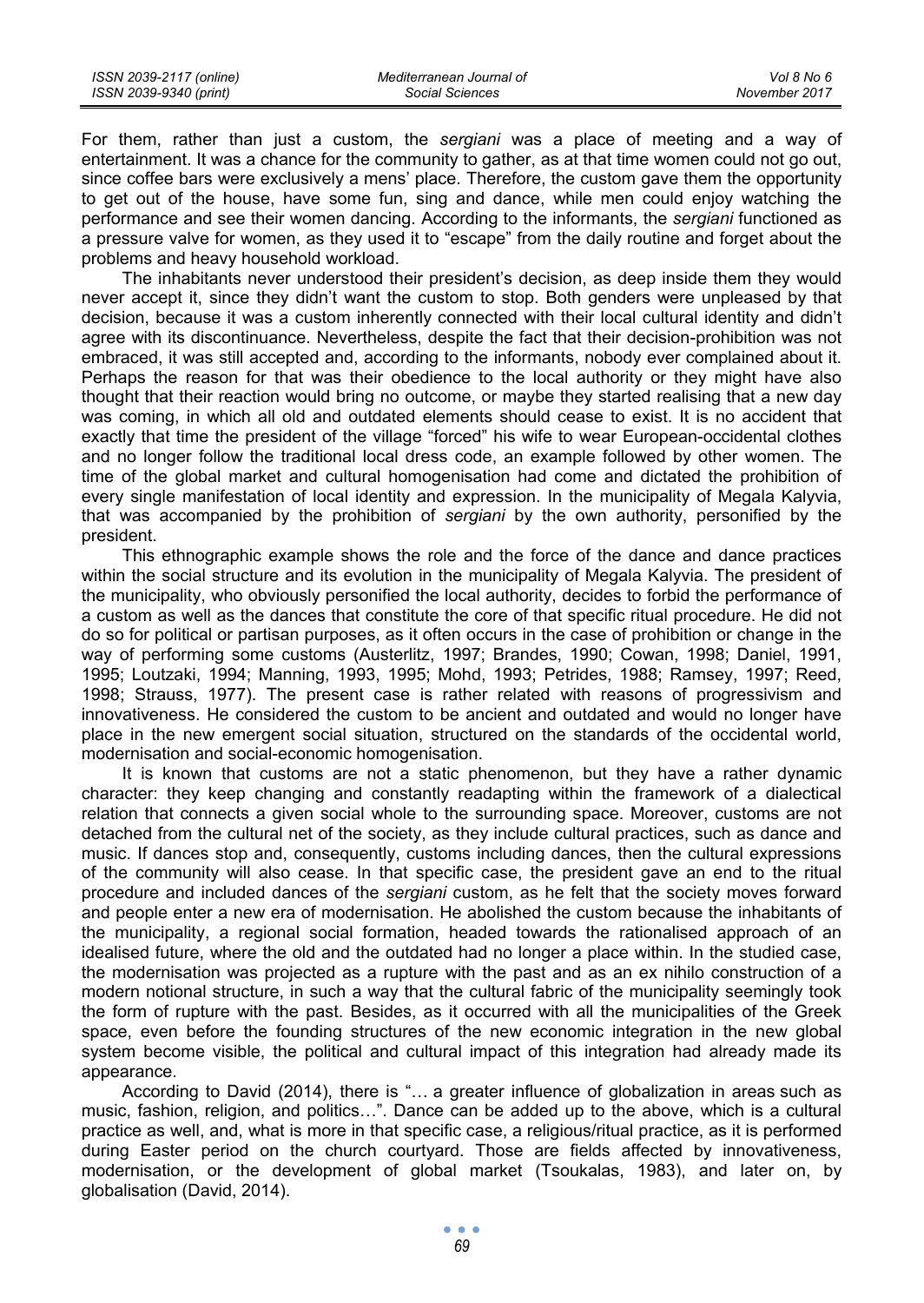### **4. Conclusions**

The research leads to the conclusion that a custom, and, subsequently, the dance procedure inherent to the custom, may stop being performed not only because of functionality reasons or other severe occurrences (war, mourning, emigration) but also because innovativeness and modernisation greatly influence cultural and customary procedures, as well as dance, music or singing practices.

The case of Megala Kalyvia is such an example, where the custom of *sergiani*, together with the dance and songs that accompanied it, stopped being performed, because they were no longer compatible with the new European or generally occidental way of life and they would no longer fit into the new socio-economic and cultural fabric of that period. This whole approach was expressed and imposed by the authority of the municipality, its president, who was the responsible person for the present and the future of the village. He was the one who decided to introduce the municipality of Megala Kalyvia – within the framework of modernisation and innovativeness – to the new way of living, abolishing ancient dance-musical and customary practices, such as the women-led *sergiani*.

It could be affirmed that the new socioeconomic conditions that prevailed upon the development of the global market on a universal level had also their impact in Greece: municipalities lost, at a great extent, their regional particularity and their cultural identity, which was influenced by the new cultural practices that prevailed in the wider occidental world, as a result of the new social and financial system, inherently linked with the evolution of the global market.

Inevitably, the prevalence of the financial production methods and the structure of a global market led to the universalisation of the historical procedures. The multidimensional structures of regional formations, not only within the wider Greek space generally, but also within the framework of the local municipality of Megala Kalyvia in concrete, in a global financial system let to the entrance of that community into a new historical path, through the introduction of a range of new institutional, ideological and cultural crystallisations. Therefore, the crystallisation of the local collective perceptions regarding the cultural identity of the municipality was a part of a different system of reference, which – contrary to the terms of preindustrial production or reproduction – was based on change and search of new ways of transcendence. Nevertheless, despite the fact that the decision of the president regarding the abolition of the custom was seen by the members of the municipality as a problem and created anxiety, because they realised the cultural impact of that abolition, however, they still accepted it as an alignment with the European or generally occidental standards. Therefore, the new local cultural identity was projected as a collective project and as a new collective vision, bringing the collapse of the traditional collective expressions. Furthermore, it is commonplace that from the moment that collective expressions and behaviours are no longer a product of a simply "internally-defined" production or reproduction, but rather become an object of a centralised or unifying interference, they degrade and fall apart (Tsoukalas, 1983).

It seems that it was an inevitable result, as the new socioeconomic, historical and cultural facts that prevailed let to the discontinuance of the custom and the accompanying dances, as it occurred with other cultural and dance practices, and it was sealed by the historical structure a dependent – in a broader sense – local social and cultural identity. The president of the municipality, as an expression of the occidental perception with foreign cultural influences contrary to the perceptions of its inhabitants, contributed, with his actions, to the alienation of the local cultural identity. He imposed a new cultural identity that was composed of the ideological and cultural elements of its institutional standards, becoming hence "evolutionary", "innovating" and "improving".

In turn, the inhabitants of the municipality, despite their apparent reactions and unpleasantness, but also influenced by the changes in the urban centres of the wider Greek space, had a passive reaction to the president's decision, perceiving it as a common purpose and progress. From one point of view, the rupture with their cultural past and their cultural identity was perceived as a rationalisation, a change of the present, as a unifying and symbolic structure, as an adaptation to the new life conditions and an integration into the "civilised world" and an adjustment to the "modern" era. From another point of view, the passiveness of the inhabitants of the municipality regarding the abolition of the custom could also be interpreted as the fear against the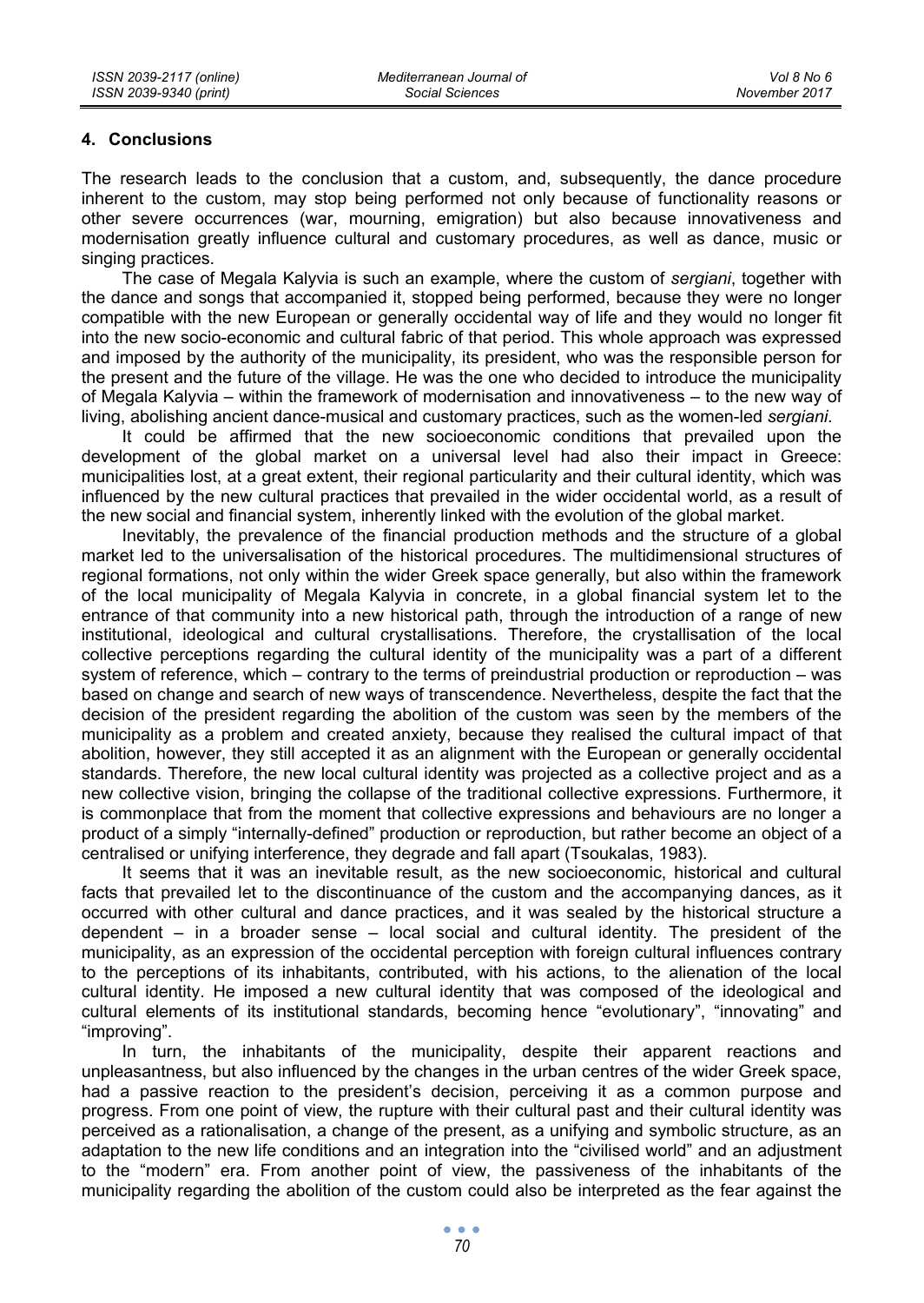| ISSN 2039-2117 (online) | Mediterranean Journal of | Vol 8 No 6    |
|-------------------------|--------------------------|---------------|
| ISSN 2039-9340 (print)  | Social Sciences          | November 2017 |

prevalent local expression of authority, the institution and the person exercising that authority, personified by the president of the municipality, especially when we are referring to 1960s Greece. Therefore, the abolition of the custom no longer had the form of divergence or conflict, but rather the form of convergence and identification which led to the shaping of new local cultural identity. Besides, it has to be reminded that the events are prepared by people, made by people, impact people and change people.

The abolition of the *sergiani* custom marked the readjustment and redefinition of the local cultural identity within the framework of the dialectical relation that connected the people of the community with the wider surrounding social space in Greece. It was a readjustment and a redefinition driven by the new updated social and economic structures and was based on two basic axes, either individually or in interdependence. The first axis was the people of the community under examination and formed its social background. The second axis refers to the cultural elements that composed, at that specific period, the base of differentiation or contradistinction. The need for "modernisation" expressed the position that the local society had to escape from the negative orbit in which it was moving till then. Despite the fact that it created a power conflict between people looking forwards and people fearing the future, however, the outcome of the abolition was finally perceived by the inhabitants as a natural result, since the main demand of that period was the transformation of a culturally defined social collective into a self-contained cultural and political entity based on this "modernisation".

#### **References**

Adshead, J. & Layton, J. ([1983]1988). *Dance history*. *A methodology for study*. London: Dance Books.

- Austerlitz, P. (1997). *Merengue: Dominican music and Dominican identity*. Philadelphia: Temple University Press.
- Brandes, S. (1990). The sardana: catalan dance and catalan national identity. *The Journal of American Folklore, 103*(407), 24-41.
- Buckland, T. (1999). [Re]Constructing meanings: the dance ethnographer as keeper of the truth. In Theresa Buckland (Ed.), *Dance in the Field*. *Theory, Methods and Issues in Dance Ethnography* (pp. 196-207). London: Macmillan Press.
- Chiotis, N. (1997). Megala Kalyvia. *Our place and our world*. Trkala: Genesis.
- Chiotis, N. (2005). *Megala Kalyvia. Our place and our world*. Vol. 2. Trkala: Genesis.
- Crang, M., & Cook, I. (2007). *Doing ethnographies*. London: Sage Publications.
- Cowan, J. (1990). *Dance and the body politic in northern Greece*. Princeton: Princeton University Press.
- Daniel, Y. (1991). Changing values in Cuban rumba, a lower class black dance appropriated by the cuban revolution. *Dance Reserach Journal, 23*(2), 1-10.
- Daniel, Y. (1995). *Rumba: Dance and social change in contemporary Cuba.* Bloomington: Indiana University Press.
- David, A. (2014). Embodied traditions. Guajarati (Dance) Practices of *Garba* and *Raas* in the UK context. In Linda E. Dankworth and Ann R. David (eds.) *Dance ethnography and global perspectives. Identity, embodiment and culture* (pp. 13-36). UK: Palgrave Macmillan.
- Dimopoulos, K., Tyrovola, V. & Koutsouba, M. (2009). The end of a ritual or the beginning of new social structures? The case of Bright Tuesday in the community of Lazarina, Karditsa, Thessaly. *23nd Congresso Mundial de Investigation de la Danza*. Malaga, Spain.
- Dimopoulos, K., Tyrovola, V., & Koutsouba, M. (2010). The dance "Roimana" in the community of Krania (Kranea), Karditsa during the period 1950-1980. Gender practices and semantic components. In Proceedings of the Congress "*Local Traditional Dances in Study Programs*". Palamas: Karditsa.
- Dimopoulos, K. (2012). *Space components and gender dance practices. The lowland and mountainous communities of Karditsa Thessaly during the period 1920-1980*. Athens: Master Thesis. School of Physical Education and Sport Science. National and Kapodistrian University of Athens.

Geertz, C. ([1973]2003). *The Interpretation of Cultures*. T. Paradellis (ed., & transl.). Athens: Alexandria.

- Gefou-Madianou, D. (1999). Culture and Ethnography. From the ethnographic realism to the cultural critique. Athens: Ellinika Gramata.
- Loutzaki, I. (1994). Dance in 'Political' rhythms. In I. Loutzaki (ed.). *Dance and its Socio-Political Aspects. Dance and Costume. Proceedings from the 17th Symposium of the Study Group on Ethnochoreology* (pp. 65-
	- 72). Nafplion: Peloponnesian Folklore Foundation & International Council for Traditional Music.
- Loutzaki, I. (2001). Folk dance in political rhythms. *Yearbook for Traditional Music, 33,* 127-137.